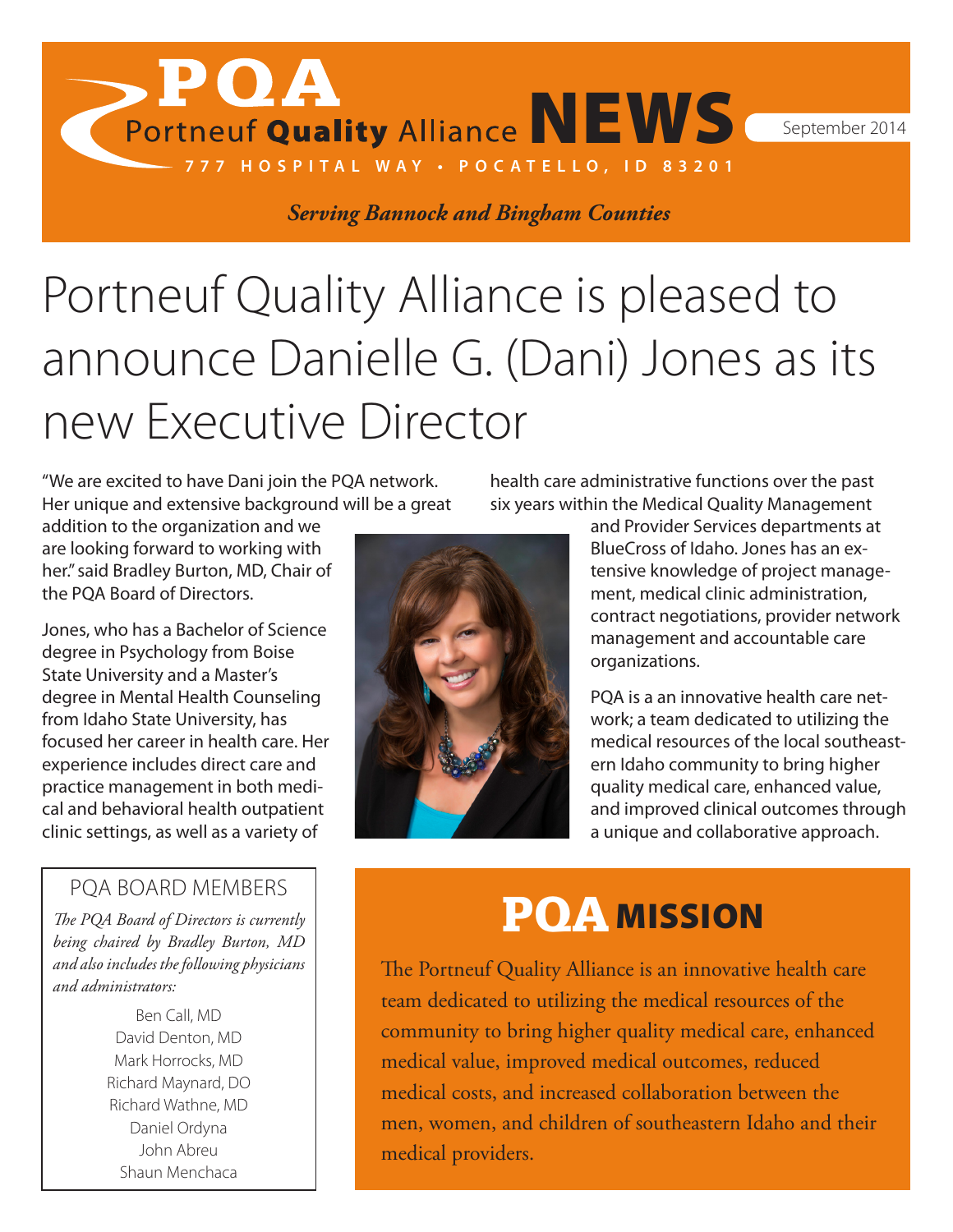Portneuf Quality Alliance NEWS



As most of you are already aware, the Portneuf Quality Alliance (PQA) has partnered with Blue Cross of Idaho (BCI) as the provider network supporting the ConnectedCare products in Southeast Idaho. This is an extremely important venture, and hopefully the first of many partnerships with payers, that allows PQA providers the opportunity to offer their patients a more guided and personalized healthcare experience. By referring them to the highest quality PQA providers and helping them navigate their services, we allow primary care providers (PCPs) the opportunity to more actively participate in their patients' downstream care. Only then, we can begin to better coordinate care, reduce unnecessary procedures, and improve their overall health.

Many of you have already encountered patients in your office who are covered under these managed care plans and because they are different from most other plans offered through BCI, we continue to receive lots of questions about the referral requirements and other aspects of the plan's features.

For your reference, below is an up-to-date table of what does and doesn't require a referral on the ConnectedCare plans, based on current business rules and configuration…

| <b>Services that DO require a Referral:</b>                                                                                 |                           |                         |  |  |  |
|-----------------------------------------------------------------------------------------------------------------------------|---------------------------|-------------------------|--|--|--|
| Visits or services by specialists/non-primary care providers; non-primary care specialties include, but are not limited to: |                           |                         |  |  |  |
| Allergy/Immunology                                                                                                          | <b>General Surgery</b>    | Pain Management         |  |  |  |
| Audiologist                                                                                                                 | <b>Hand Surgery</b>       | <b>Plastic Surgery</b>  |  |  |  |
| <b>Behavioral Health</b>                                                                                                    | <b>Infectious Disease</b> | Podiatry                |  |  |  |
| Cardiology                                                                                                                  | Nephrology                | Psychiatry/Psychology   |  |  |  |
| <b>Cardiothoracic Surgery</b>                                                                                               | Neurology                 | Pulmonology             |  |  |  |
| <b>Colorectal Surgery</b>                                                                                                   | Neurosurgery              | Rheumatology            |  |  |  |
| Dermatology                                                                                                                 | Oncology/Hematology       | Urology                 |  |  |  |
| Endocrinology                                                                                                               | Ophthalmology             | <b>Vascular Surgery</b> |  |  |  |
| ENT/Otolaryngology                                                                                                          | <b>Oral Surgery</b>       |                         |  |  |  |
| Gastroenterology                                                                                                            | Orthopedics               |                         |  |  |  |

| <b>Services that do NOT require a Referral:</b>                                                              |                                           |            |  |  |  |
|--------------------------------------------------------------------------------------------------------------|-------------------------------------------|------------|--|--|--|
| Visits or services by primary care providers or generalists; primary care specialties include the following: |                                           |            |  |  |  |
| <b>Family Practice</b>                                                                                       | <b>Internal Medicine</b>                  | Pediatrics |  |  |  |
| <b>General Practice</b>                                                                                      | OB/GYN                                    |            |  |  |  |
| Other types/specialties:                                                                                     |                                           |            |  |  |  |
| Anesthesia                                                                                                   | <b>Emergency or Urgent Care</b>           | Optometry  |  |  |  |
| Chiropractic                                                                                                 | <b>Facilities/Facility Based Services</b> | Pathology  |  |  |  |
| <b>Dieticians</b>                                                                                            | Home Health, Home IV, Hospice             | PT/OT/ST   |  |  |  |
| <b>DME Suppliers</b>                                                                                         | Independent Lab - Lab Tests               |            |  |  |  |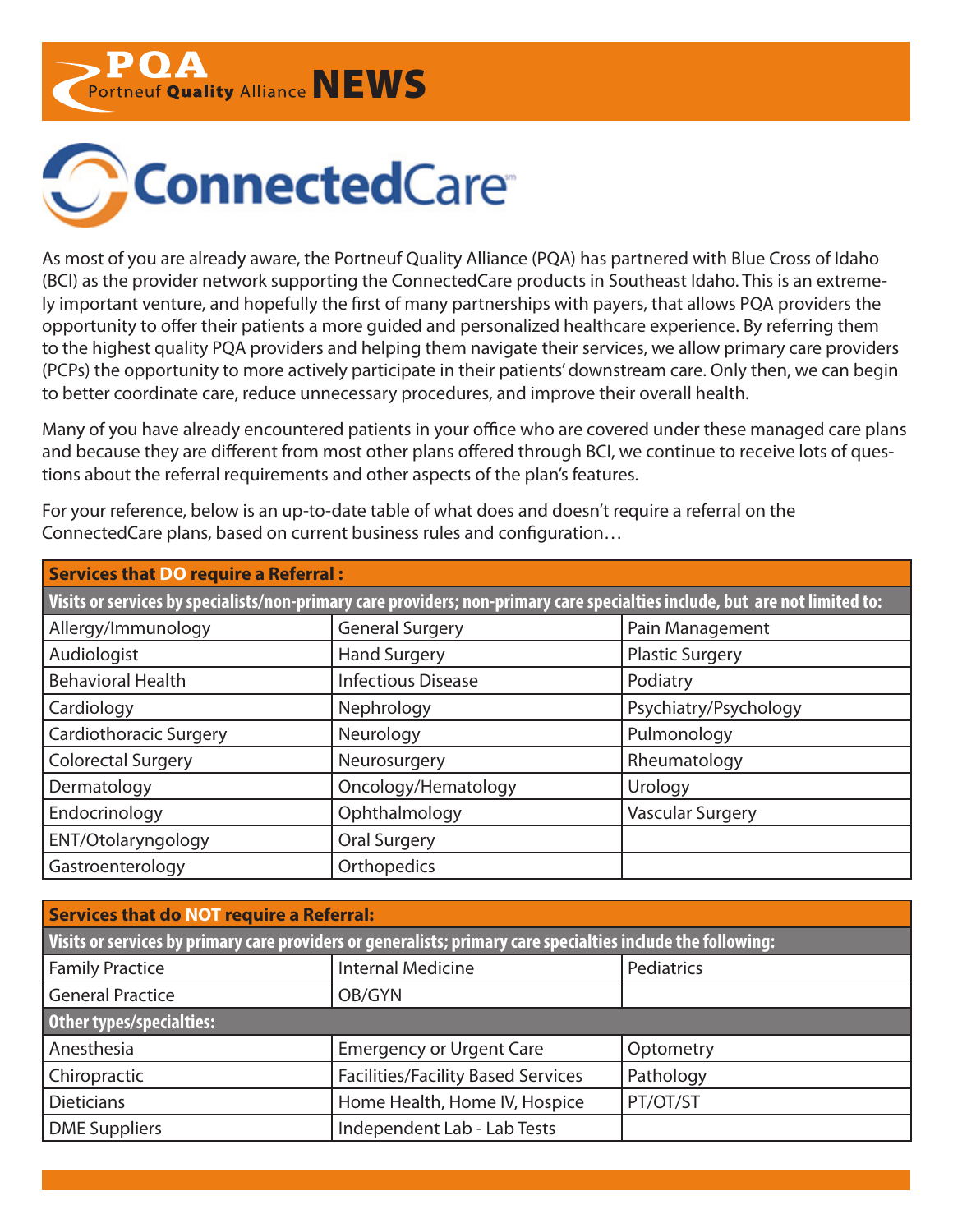Portneuf Quality Alliance NEWS



If you would like electronic copies of the ConnectedCare referral requirements list or a copy of step-by-step instructions on how to enter a referral into the BCI web portal, please contact Ruby Walsh via email at [Ruby.Walsh@portmed.org.](mailto:Ruby.Walsh%40portmed.org?subject=ConnectedCare%20Referral%20Requirements) Should you have additional questions about ConnectedCare, you may visit the Blue Cross of Idaho website at [www.bcidaho.com](http://www.bcidaho.com) and reference Provider Administrative Policy #635. If you are interested in scheduling onsite or web training for your office regarding the referral process, please contact Angie McCormick at [PR7032@bcidaho.com](mailto:PR7032%40bcidaho.com?subject=ConnectedCare%20Onsite%20or%20Web%20Training) or 866-283-5723, Ext. 7032.

Another important thing to remember is, even services that do not require a referral (*i.e.*, labs, pathology, imaging, etc.) should be directed to in-network providers so your patients receive the highest level of benefits available on their plan. To locate a ConnectedCare/PQA provider, please visit the online directory at [www.bcidaho.com/portneuf](http://www.bcidaho.com/portneuf). If you are unable to locate an in-network provider, please contact Angie McCormick via the information provided above.

We realize this is a time of marked change in healthcare and there is no shortage of confusion about insurance exchanges, narrow networks and additional plan requirements. Please know that PQA is making best efforts to improve our communication with our providers and to ensure that you have the resources and support needed to make this venture successful. We value your participation and appreciate your encouragement as the organization matures!

# WELCOME OUR NEW AFFILIATES

Portneuf Quality Alliance would like to announce the addition of SEI Anesthesia and its associates to the PQA Network. This is another wonderful step towards improving the quality of healthcare and expanding the providers and services available in our network, so please give a warm welcome to those from SEI Anesthesia:

| Kyle Anderson         | <b>CRNA</b> | Micah Scott             | CRNA      |
|-----------------------|-------------|-------------------------|-----------|
| Alex Bringhurst       | <b>CRNA</b> | Nicholas Stoddard       | CRNA      |
| Paul Brinton          | <b>CRNA</b> | Cassidi Waterman        | CRNA      |
| Leon Brook            | <b>CRNA</b> | Daniel Parker           | CRNA      |
| Daniel Chow           | <b>CRNA</b> | Roger A Cook            | <b>MD</b> |
| Dewey Driscoll        | <b>CRNA</b> | Daniel D Snell          | <b>MD</b> |
| Gary Johanson         | <b>CRNA</b> | Juan J Leon De Los Rios | <b>MD</b> |
| Kenneth Michael Knapp | <b>CRNA</b> | Ryan R Shelton          | <b>MD</b> |
| Benson Roper          | <b>CRNA</b> | Timothy E Snell         | <b>MD</b> |
|                       |             |                         |           |

| Micah Scott             | <b>CRNA</b> |
|-------------------------|-------------|
| Nicholas Stoddard       | <b>CRNA</b> |
| Cassidi Waterman        | <b>CRNA</b> |
| Daniel Parker           | <b>CRNA</b> |
| Roger A Cook            | MD          |
| Daniel D Snell          | MD          |
| Juan J Leon De Los Rios | <b>MD</b>   |
| Ryan R Shelton          | MD          |
| Timothy E Snell         | MD          |